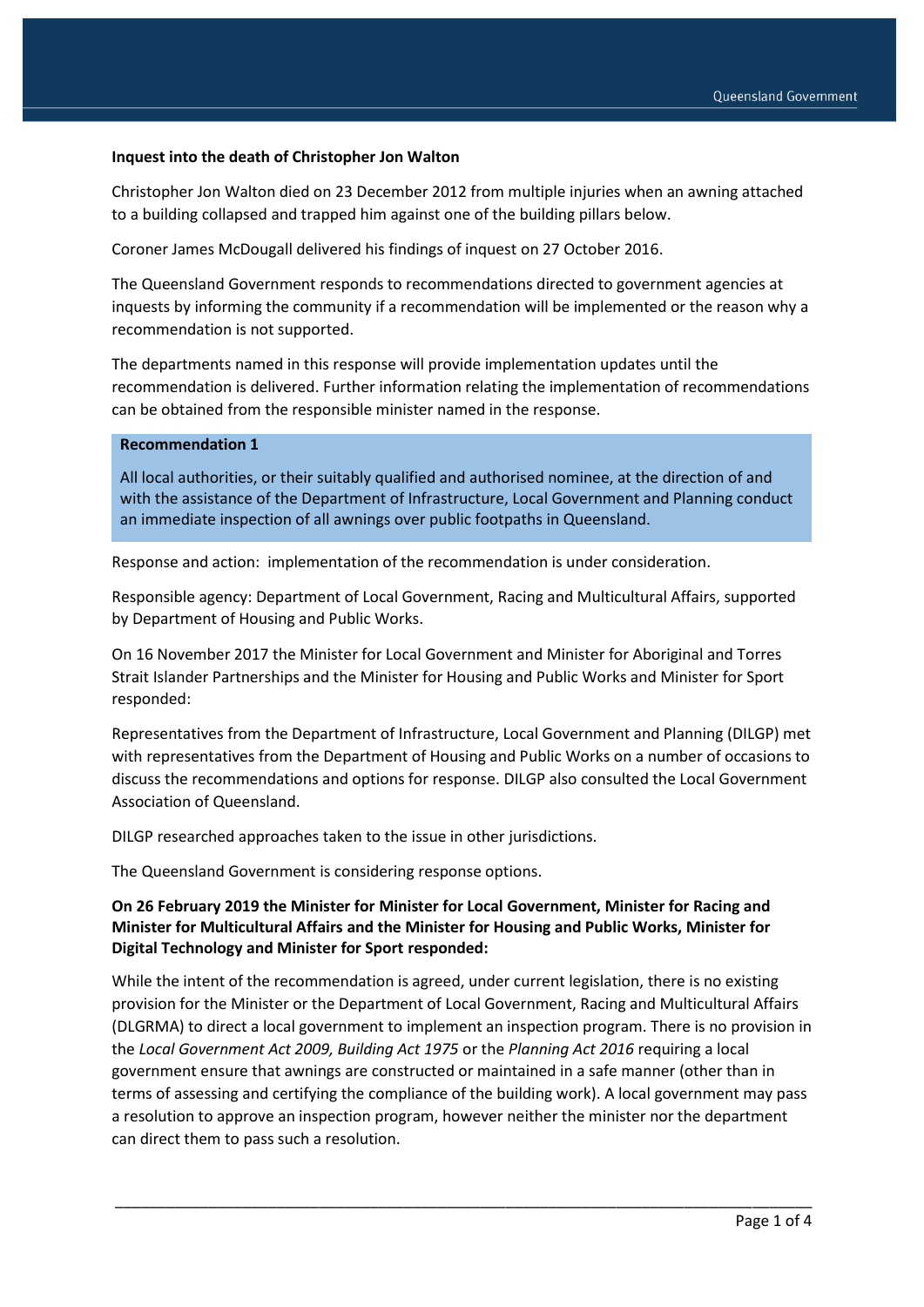Additionally, the financial and resourcing impact for local governments and their communities of implementing a state-wide inspection program is significant, therefore other viable options to achieve the outcomes sought by the coroner are being considered.

An awnings safety working group was established in 2017 to consider the coroner's recommendations and develop possible options to address them. Membership of the working group includes representatives from the Department of Local Government, Racing and Multicultural Affairs; Department of Housing and Public Works; Queensland Building and Construction Commission; Workplace Health and Safety; Gold Coast City Council and the Local Government Association of Queensland.

The working group continued to meet to discuss the recommendations and is considering possible options to implement this recommendation in a different way that achieves a similar result.

DLGRMA has undertaken research and continued to monitor approaches taken in other jurisdictions.

The Queensland Government is considering possible response options to address this recommendation.

#### **Recommendation 2**

That where necessary, appropriate orders be made to rectify any awnings presenting a danger of collapse, and that appropriate legislation be put in place to enforce such orders.

Response and action: implementation of the recommendation is under consideration.

Responsible agency: Department of Local Government, Racing and Multicultural Affairs, supported by Department of Housing and Public Works.

On 16 November 2017 the Minister for Local Government and Minister for Aboriginal and Torres Strait Islander Partnerships and the Minister for Housing and Public Works and Minister for Sport responded:

The Department of Infrastructure, Local Government and Planning consulted with the Department of Housing and Public Works about the coroner's recommendation.

The Queensland Government is considering response options.

# **On 26 February 2019 the Minister for Minister for Local Government, Minister for Racing and Minister for Multicultural Affairs and the Minister for Housing and Public Works, Minister for Digital Technology and Minister for Sport responded:**

An awnings safety working group was established in 2017 to consider the coroner's recommendations and develop possible options to address them. Membership of the working group includes representatives from the Department of Local Government, Racing and Multicultural Affairs; Department of Housing and Public Works; Queensland Building and Construction Commission; Workplace Health and Safety; Gold Coast City Council and the Local Government Association of Queensland.

The working group continued to meet through 2018 to discuss the recommendations and develop possible options for an inspection program (under recommendation 3) along with options for awning rectification orders and enforcement.

DLGRMA has undertaken research and continued to monitor approaches taken in other jurisdictions.

\_\_\_\_\_\_\_\_\_\_\_\_\_\_\_\_\_\_\_\_\_\_\_\_\_\_\_\_\_\_\_\_\_\_\_\_\_\_\_\_\_\_\_\_\_\_\_\_\_\_\_\_\_\_\_\_\_\_\_\_\_\_\_\_\_\_\_\_\_\_\_\_\_\_\_\_\_\_\_\_\_\_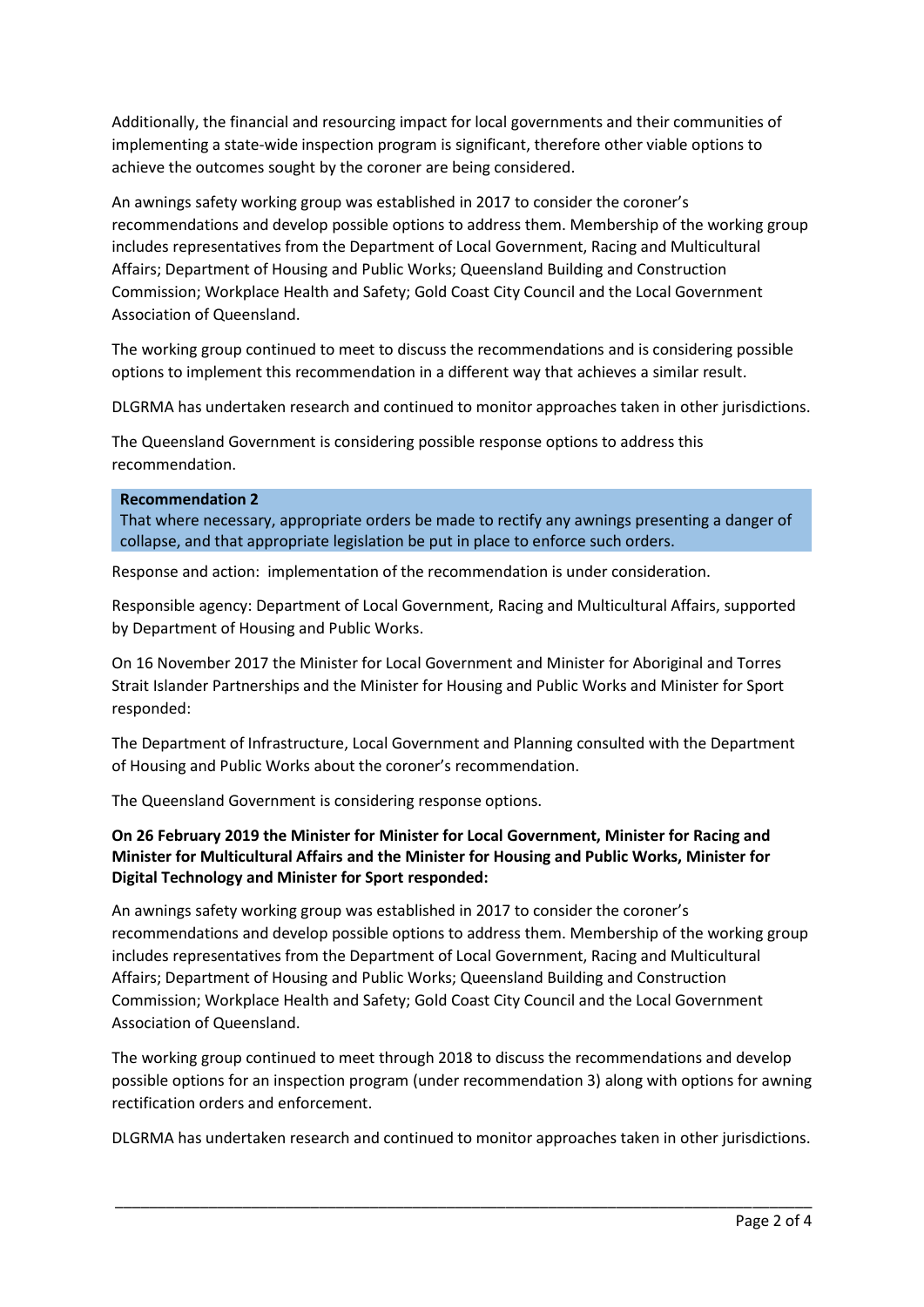The Queensland Government is considering possible response options to address this recommendation.

### **Recommendation 3**

That an ongoing awning inspection program should be introduced in Queensland for structures over public land, to be administered by local authorities. The Minister for the Department of Infrastructure, Local Government and Planning should consider the establishment of a departmental taskforce to develop a suitable program, which can effectively reduce the risk posed to the community by aged awnings. The suggestions made by the expert engineers in this case as to the features that could be included in such a program, should be considered by the taskforce. It is crucial that any program introduced ensures that local authorities/councils have the power to conduct effective inspections of awnings over public lands, and can ensure effective compliance by building owners with any enforcement/remedial action that is deemed necessary to remove the risk posed.

Response and action: the recommendation is agreed to in part and implementation is in progress.

Responsible agency: Department of Local Government, Racing and Multicultural Affairs, supported by Department of Housing and Public Works.

On 16 November 2017 the Minister for Local Government and Minister for Aboriginal and Torres Strait Islander Partnerships and the Minister for Housing and Public Works and Minister for Sport responded:

Representatives from the Department of Infrastructure, Local Government and Planning (DILGP) met with representatives from the Department of Housing and Public Works on a number of occasions to discuss the recommendations and options for response. DILGP also consulted the Local Government Association of Queensland.

DILGP researched approaches taken to the issue in other jurisdictions.

The Queensland Government is considering response options.

# **On 26 February 2019 the Minister for Minister for Local Government, Minister for Racing and Minister for Multicultural Affairs and the Minister for Housing and Public Works, Minister for Digital Technology and Minister for Sport responded:**

It is agreed inspections of awnings over public land are needed, however the nature of the program is still under consideration.

An awnings safety working group was established in 2017 to consider the coroner's recommendations and develop possible options to address them. Membership of the Working Group includes representatives from the Department of Local Government, Racing and Multicultural Affairs; Department of Housing and Public Works; Queensland Building and Construction Commission; Workplace Health and Safety; Gold Coast City Council and the Local Government Association of Queensland.

The working group continued to meet through 2018 to discuss the recommendations and develop possible options for an inspection program. While options are still being considered, the suggestions made during the Inquiry on the potential features of such a program are being considered.

DLGRMA has undertaken research and continued to monitor approaches taken in other jurisdictions.

\_\_\_\_\_\_\_\_\_\_\_\_\_\_\_\_\_\_\_\_\_\_\_\_\_\_\_\_\_\_\_\_\_\_\_\_\_\_\_\_\_\_\_\_\_\_\_\_\_\_\_\_\_\_\_\_\_\_\_\_\_\_\_\_\_\_\_\_\_\_\_\_\_\_\_\_\_\_\_\_\_\_